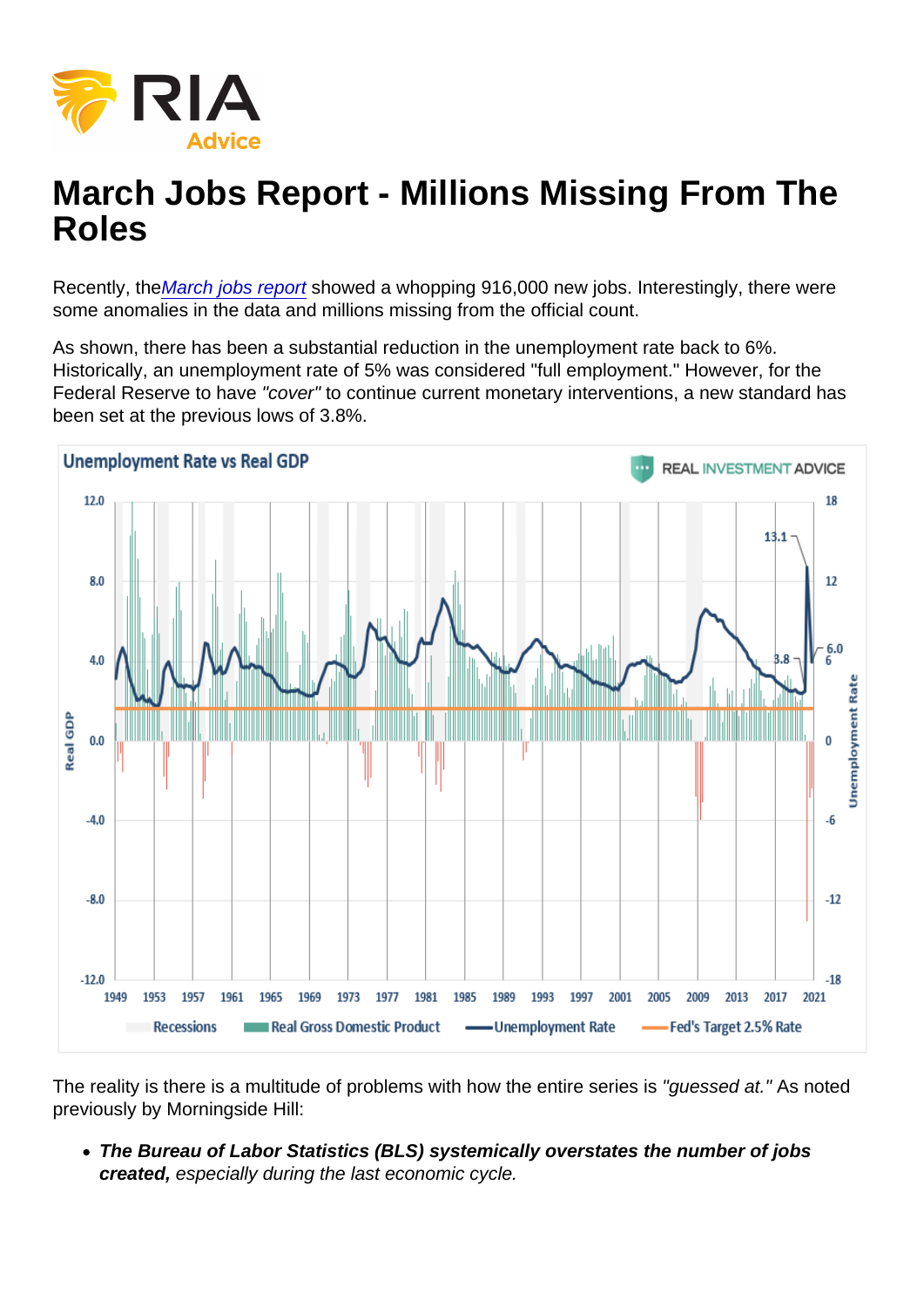- The BLS has failed to account for the rise in part-time and contractual work arrangements, ?while all evidence points to a significant and rapid increase in the so-called contingent workforce.
- Full-time jobs are being replaced by part-time positions, resulting in double and triple counting of jobs via the Establishment Survey.? (Examples: Uber, Lyft, GrubHub, FedEx, Amazon)
- A full 93% of the new jobs added since 2008 came through the business birth and death model ? a highly controversial model not supported by the data. On the contrary, all data on establishment births and deaths point to an ongoing decrease in entrepreneurship.

Most importantly, the jobs added to the roles are not "new" entrants into an expanding labor force but rather furloughed workers returning to work post-pandemic shutdown. In other words, jobs are not truly being "created" due to rising demand but rather "refilling" roles as businesses reopen.

#### Seasonal Anomalies

These "measurement problems" showed up in the latest report as reported by Mizuho Securities.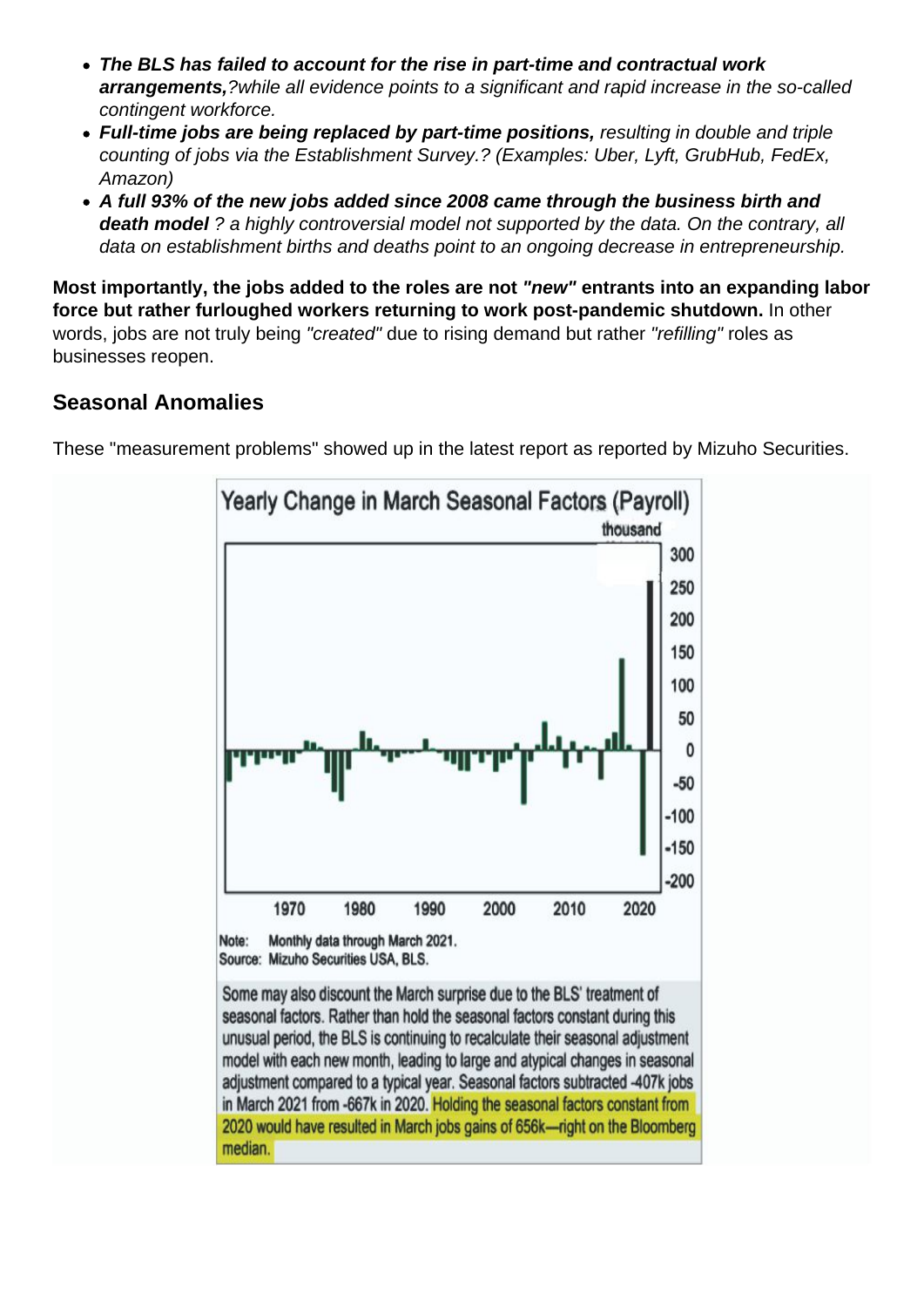As they note, without the outsized seasonal "adjustments," employment would have been far weaker. These adjustments are problematic over time as they tend to "over-estimate" employment. As I have discussed previously, a simple 12-month average of the non-seasonally adjusted data provides a more reliable assumption. To wit:

"While the BLS continually fiddles with the data to mathematically adjust for seasonal variations, the purpose of the entire process is to smooth volatile monthly data into a more normalized trend. The problem, of course, with manipulating data through mathematical adjustments, revisions, and tweaks, is the risk of contamination of bias. A simpler method to use for smoothing volatile monthly data is using a 12-month moving average of the raw data as shown below."

As shown, near the peak of employment cycles, the employment data deviates from the 12 month average and reconnects as reality emerges.

There is currently a 130,000 person unemployment gap between the smoothed non-seasonally adjusted data and the official "seasonally adjusted" data.

Sometimes, "simpler" gives us a better understanding of the data.

But there is more to this story.

A Problem Of Population Growth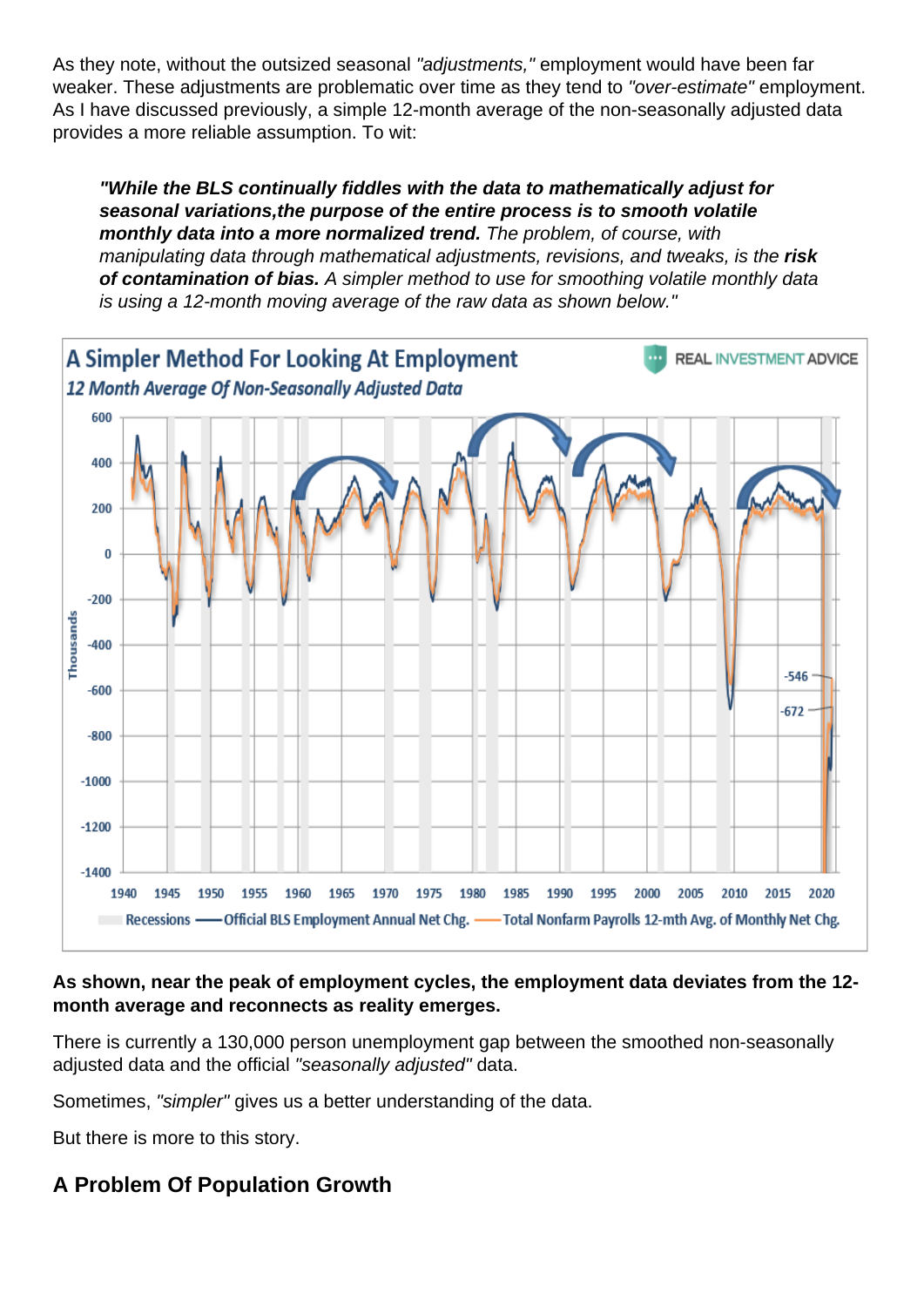A point overlooked when reporting on employment is the "growth" of the working-age population. Each month, new entrants into the population create "demand" through their additional consumption. Employment should increase to accommodate for the increased demand from more participants in the economy. Either that or companies resort to automation, offshoring, etc., to increase production rates without increases in labor costs. The chart below shows the total increase in employment versus the growth of the working-age population.

The missing "millions" shown in the chart above is one of the "great mysteries" since 2009. Such is particularly a problem when the Federal Reserve talks about "full employment." The disparity shows up in both the Labor Force Participation Rate and those "Not In Labor Force."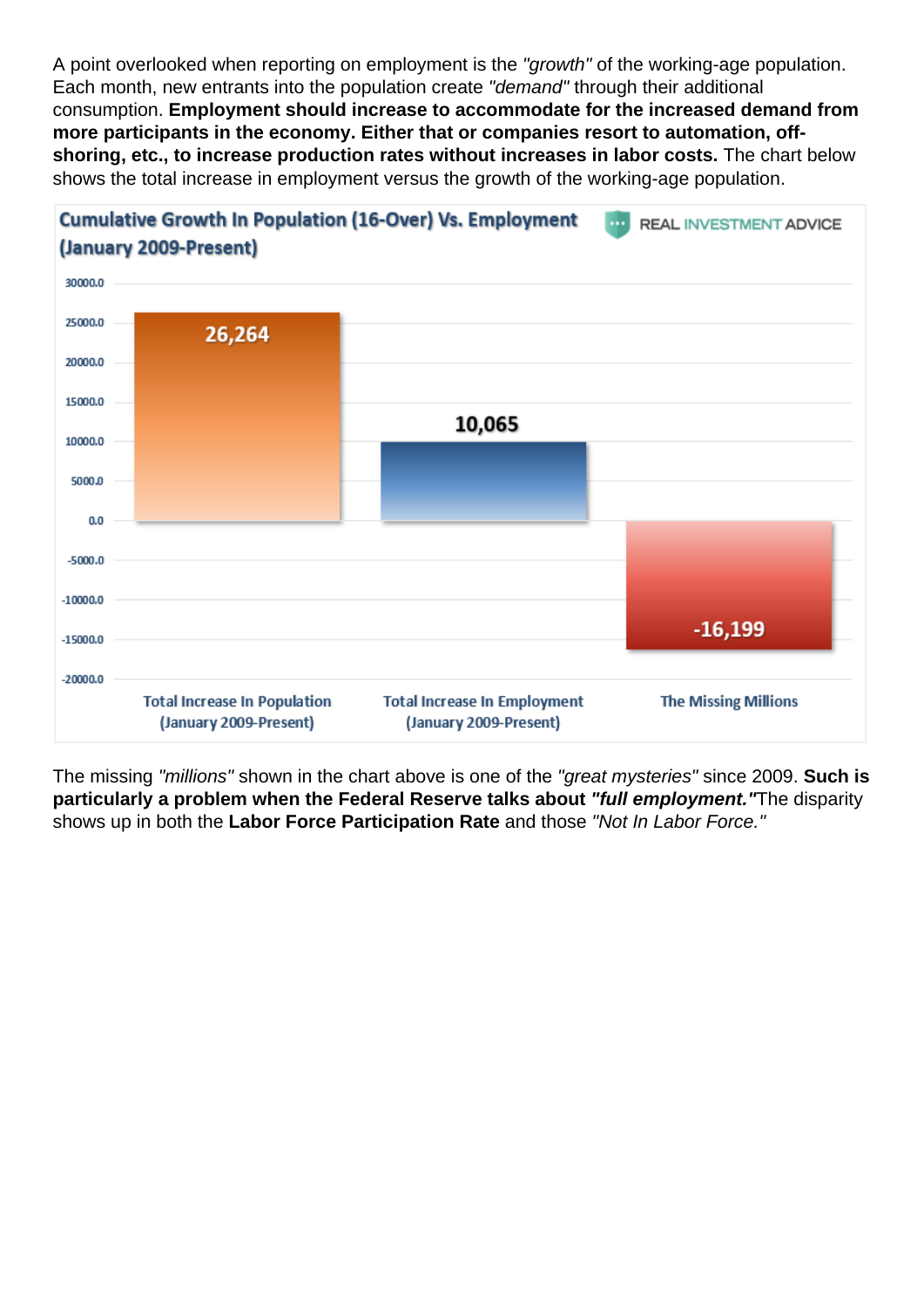Since 2009, the number of those "no longer counted" has dominated the employment trends of the economy. In other words, those "not in labor force" as a percent of the working-age population has skyrocketed.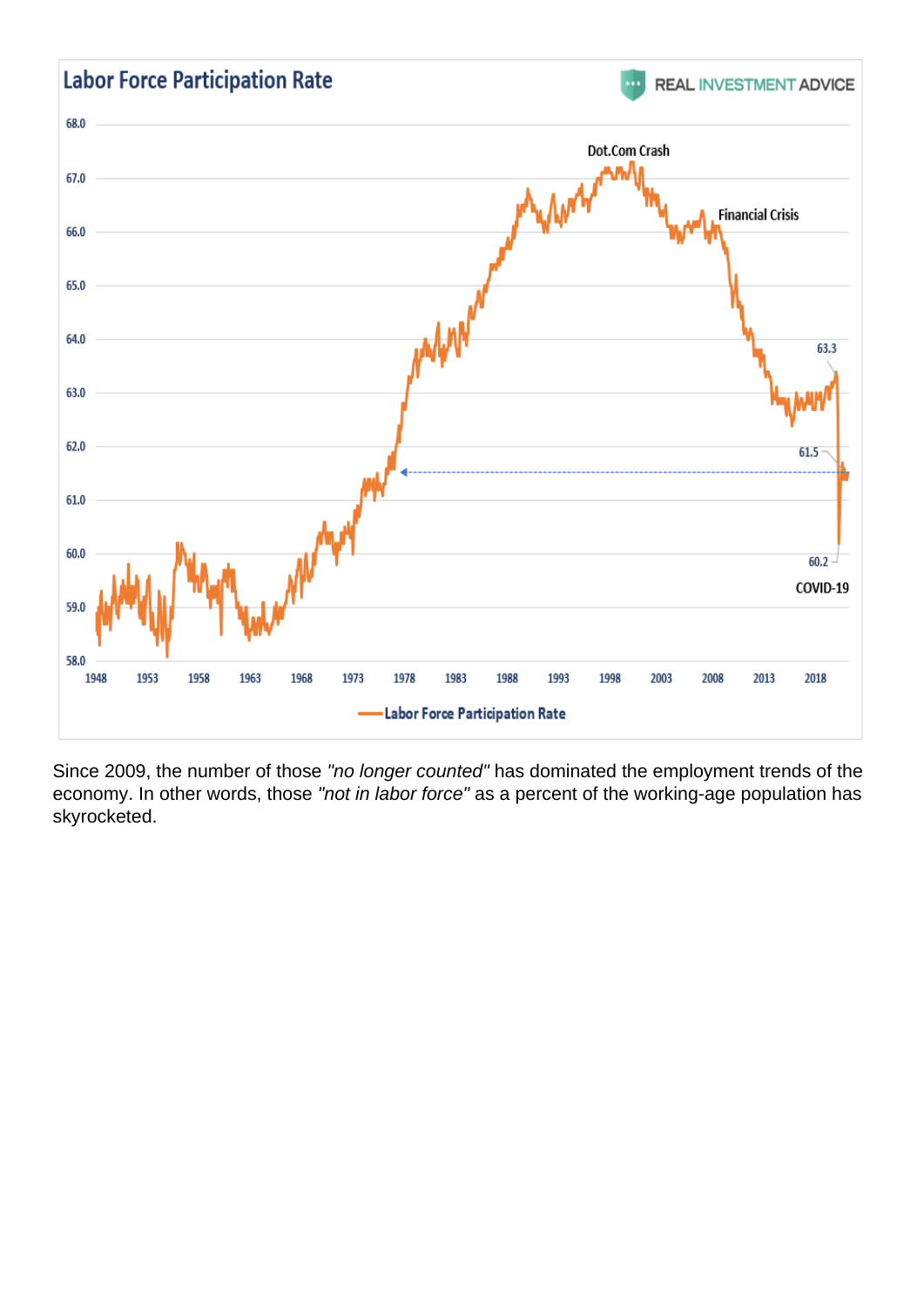Of course, as we are all very aware, many work part-time, are going to school, etc. But even when we consider just those working "full-time" jobs, particularly when compared to jobless claims, the percentage of full-time employees is still well below levels of the last 35 years.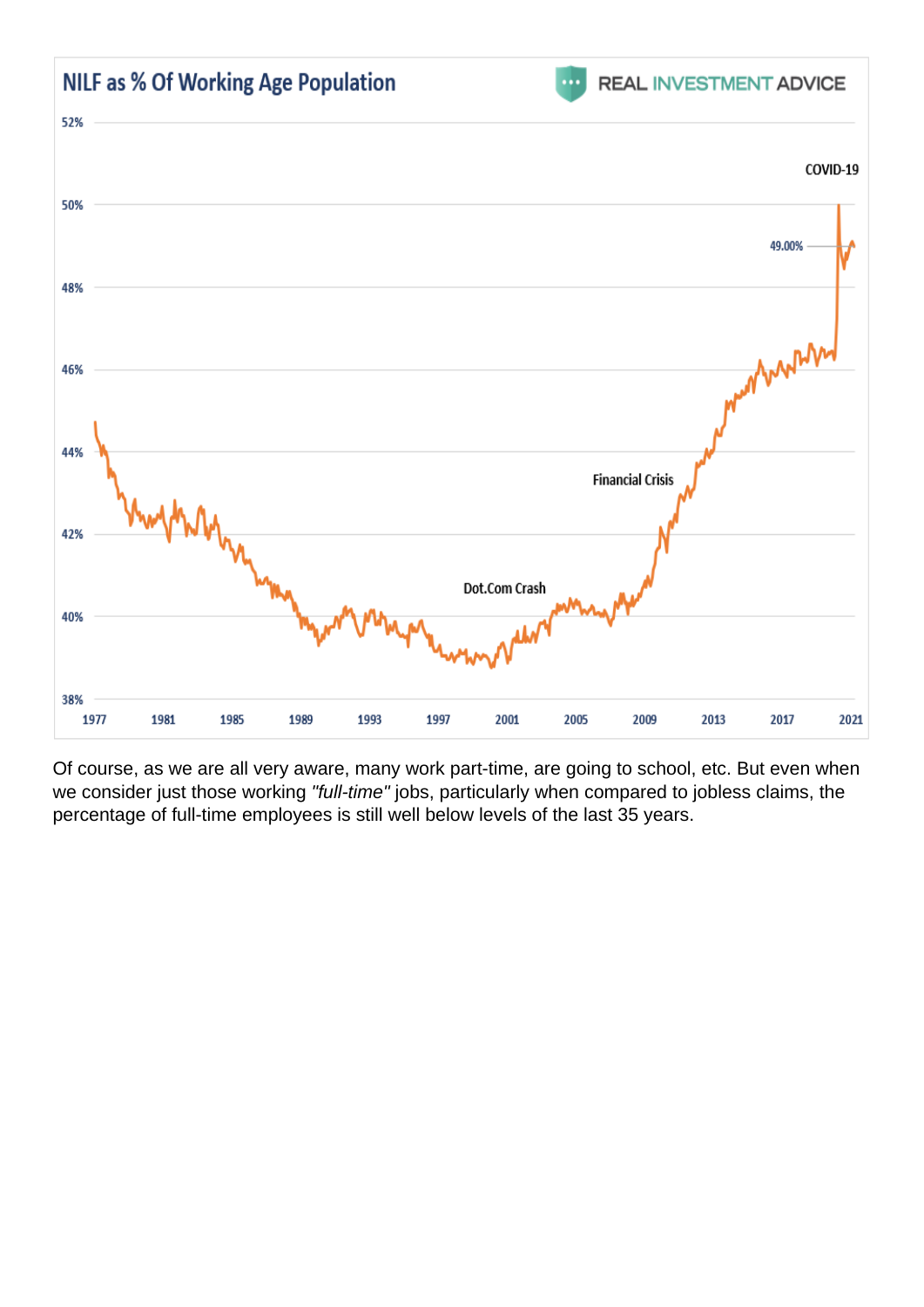There has undoubtedly been a recovery from the recessionary lows. However, when the economy does return to "full employment," we will likely see fewer full-time jobs than before the past two recessions.

### Baby Boomers Still Working

One of the arguments often given for the low labor force participation rate is that millions of "baby boomers" leave the workforce for retirement. While such may indeed be the case, it is hard to suggest that nearly 1/3rd of the population has retired.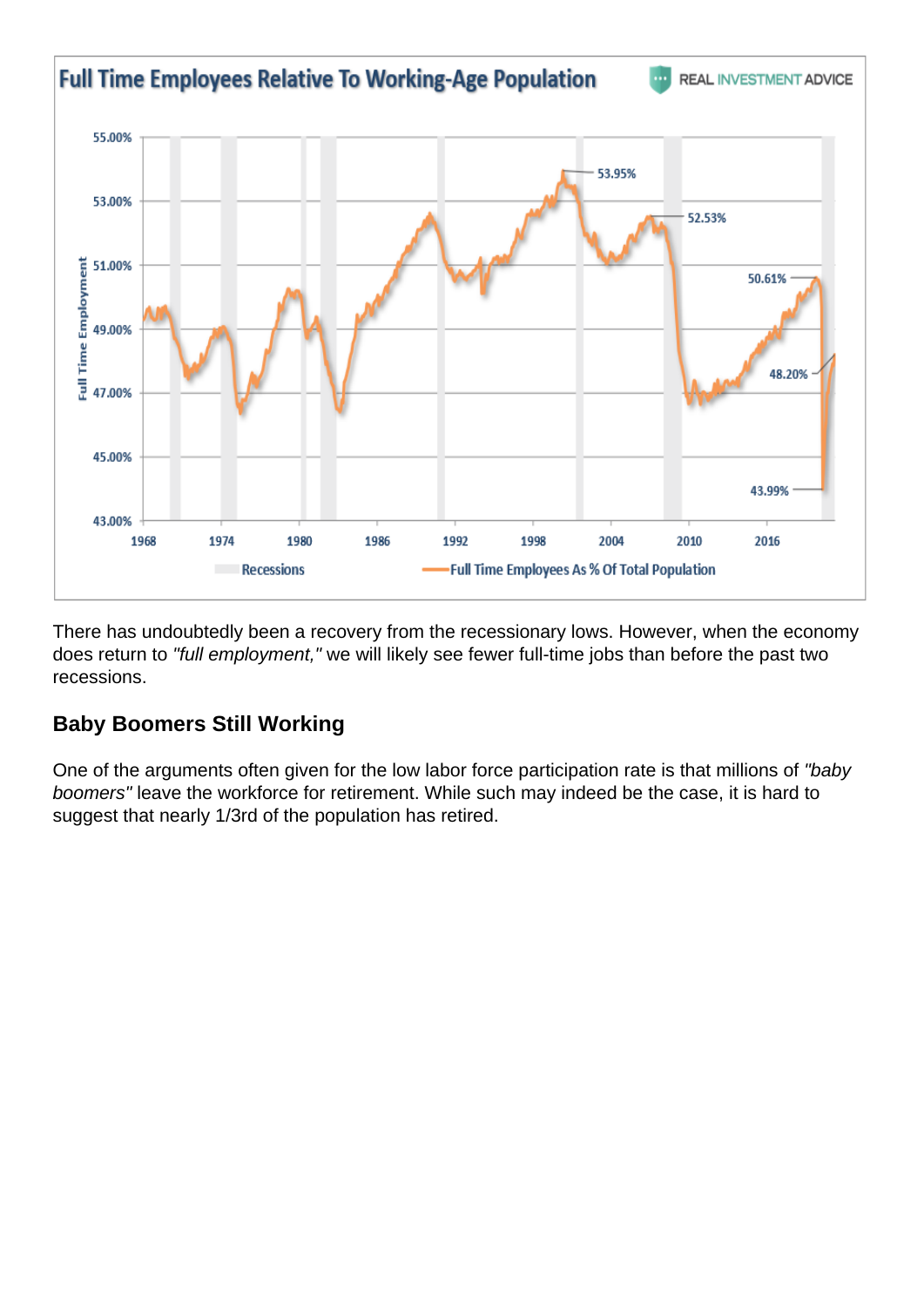Furthermore, that argument doesn't carry much weight given that the "Millennial" generation, which is significantly larger, is simultaneously entering the workforce. The other problem, shown below, is that more individuals over the age of 55, as a percentage of that age group, in the workforce are rapidly rising back to pre-pandemic peaks.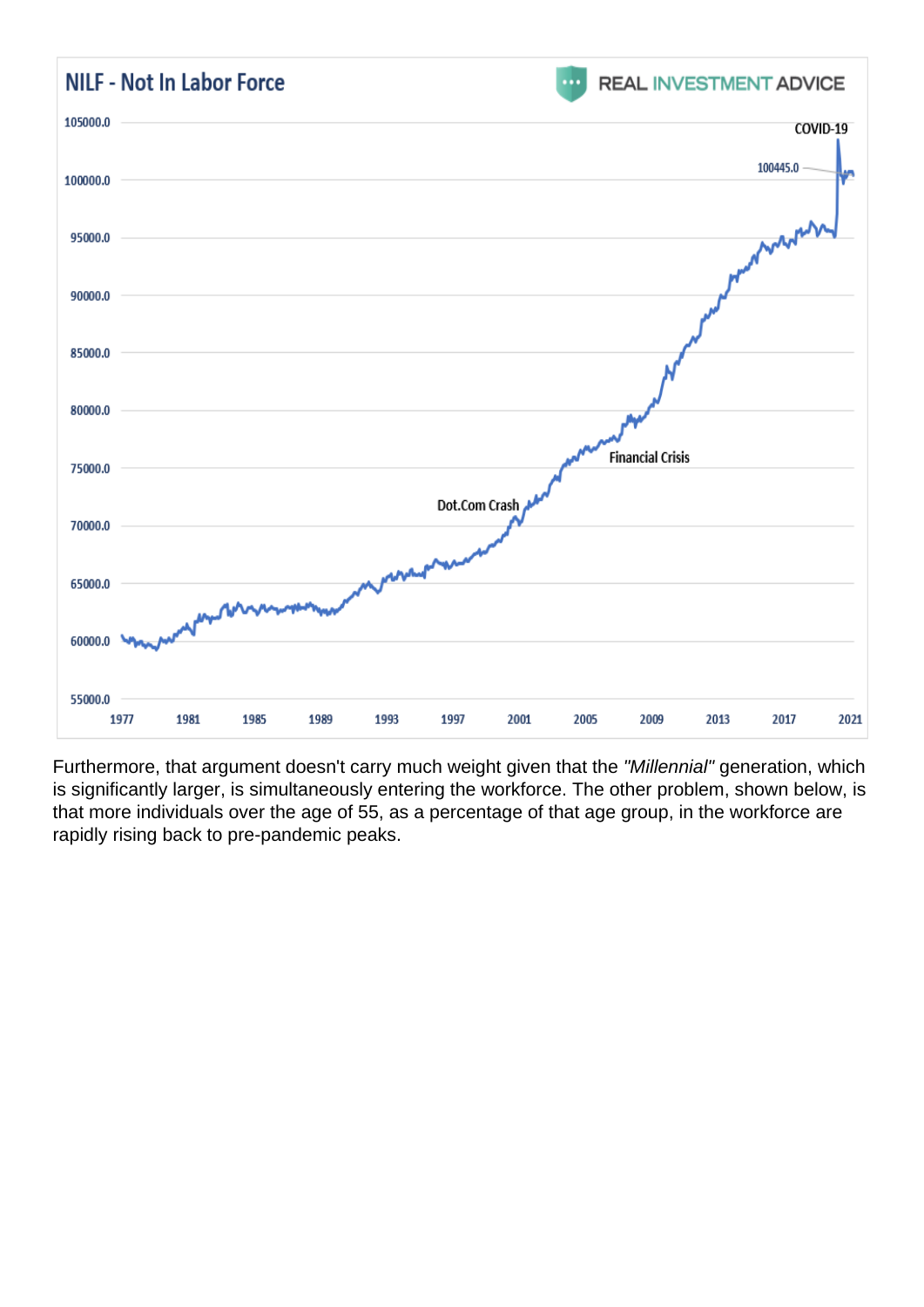Of course, the reason they aren't retiring is that they can't. After two massive bear markets, weak economic growth, questionable spending habits, and poor financial planning, more individuals over 55 are still working because they can't "afford" to retire.

However, for argument's sake, let's assume that every worker over 55 retires. If the "retiring" argument is valid, then the 25-54 employment participation rate should be near peaks. (Someone has to be working.)?Such is not the case.

The chart below strips out those of college-age (16-24) and those over 55.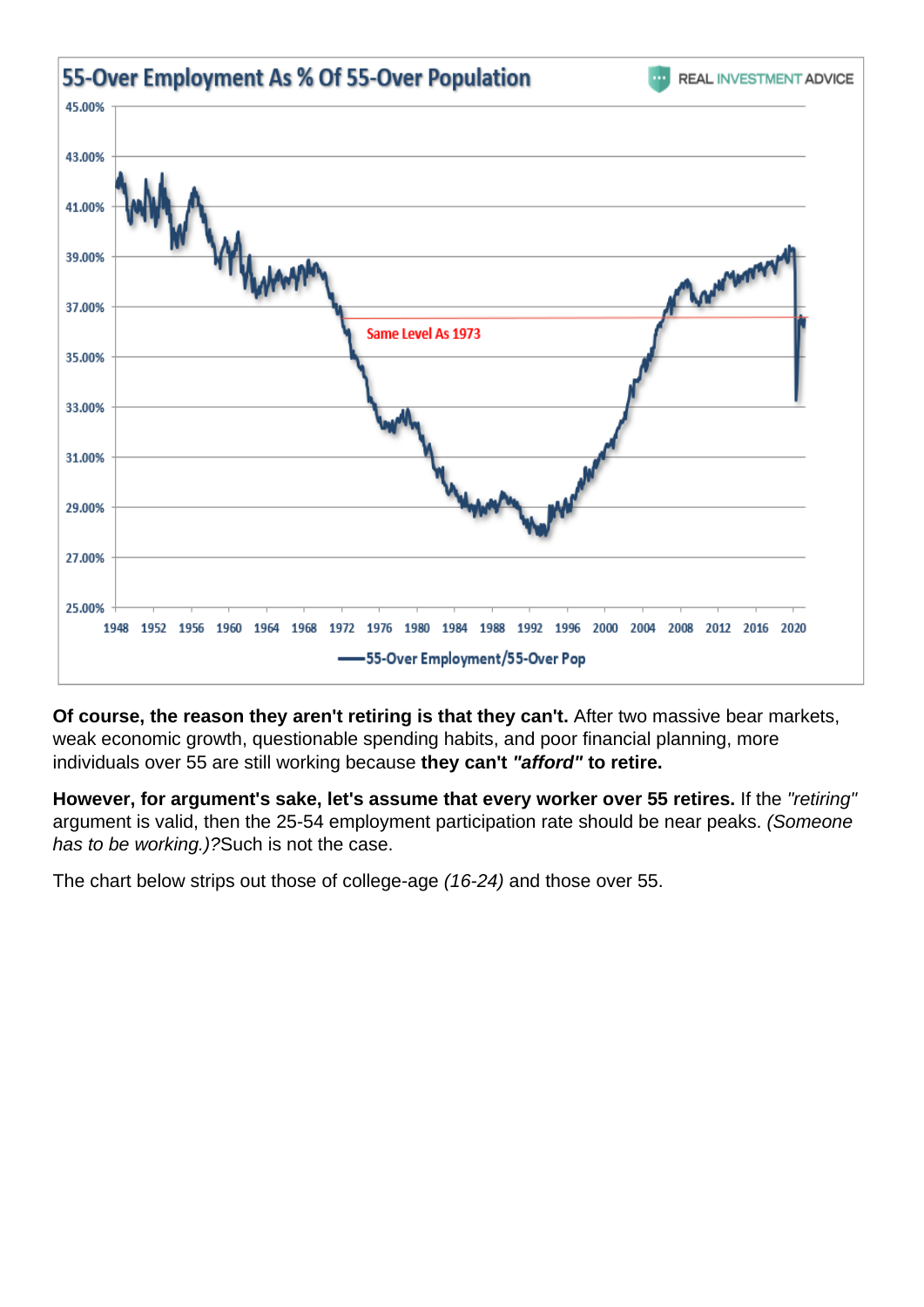The other argument is that Millennials are going to school longer than before, so they aren't working either. (We have an excuse for everything these days.)

## 4-Million Missing

Another anomaly that showed up in the data is in the prime 25-54-year-old age group. In 2020, over 4-million individuals in that age group disappeared from the POPULATION.??

I did not say they disappeared from the "labor force."?The population of that age group rapidly shrank.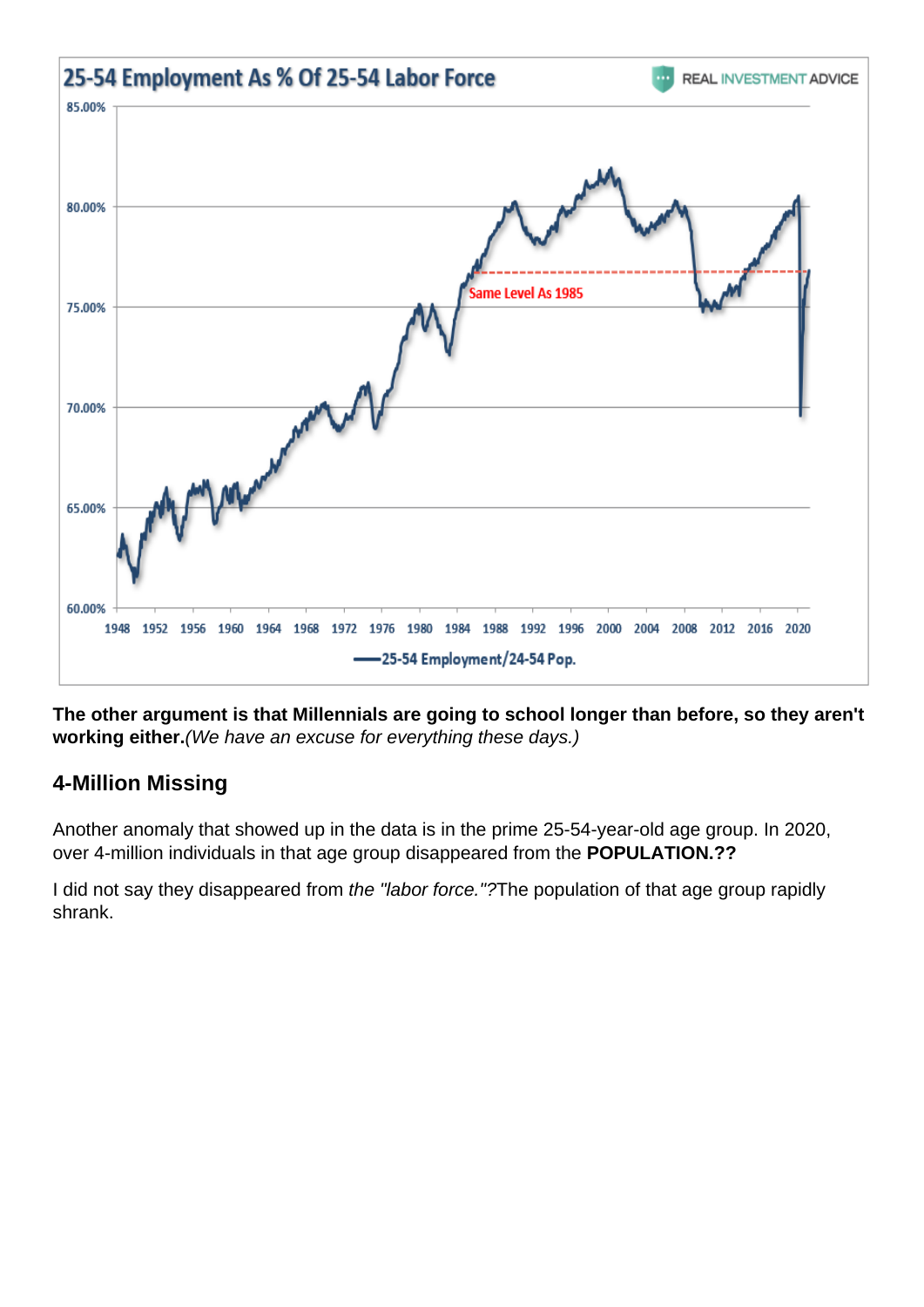However, that decline has an important bearing on the "labor force" participation rate by reducing the calculation's denominator.

## A Long Way To Go

With the prime working-age group of labor force participants still at levels seen previously in 1985, it does raise the question of just how robust the labor market is?? All of this data suggests that the Federal Reserve is likely correct in not paying much attention to the official employment reports.

The actual "unemployment situation" remains in a fragile state. As Michael Lebowitz discussed previously:

"A?calculation of the participation rate adjusted unemployment rate is revealing."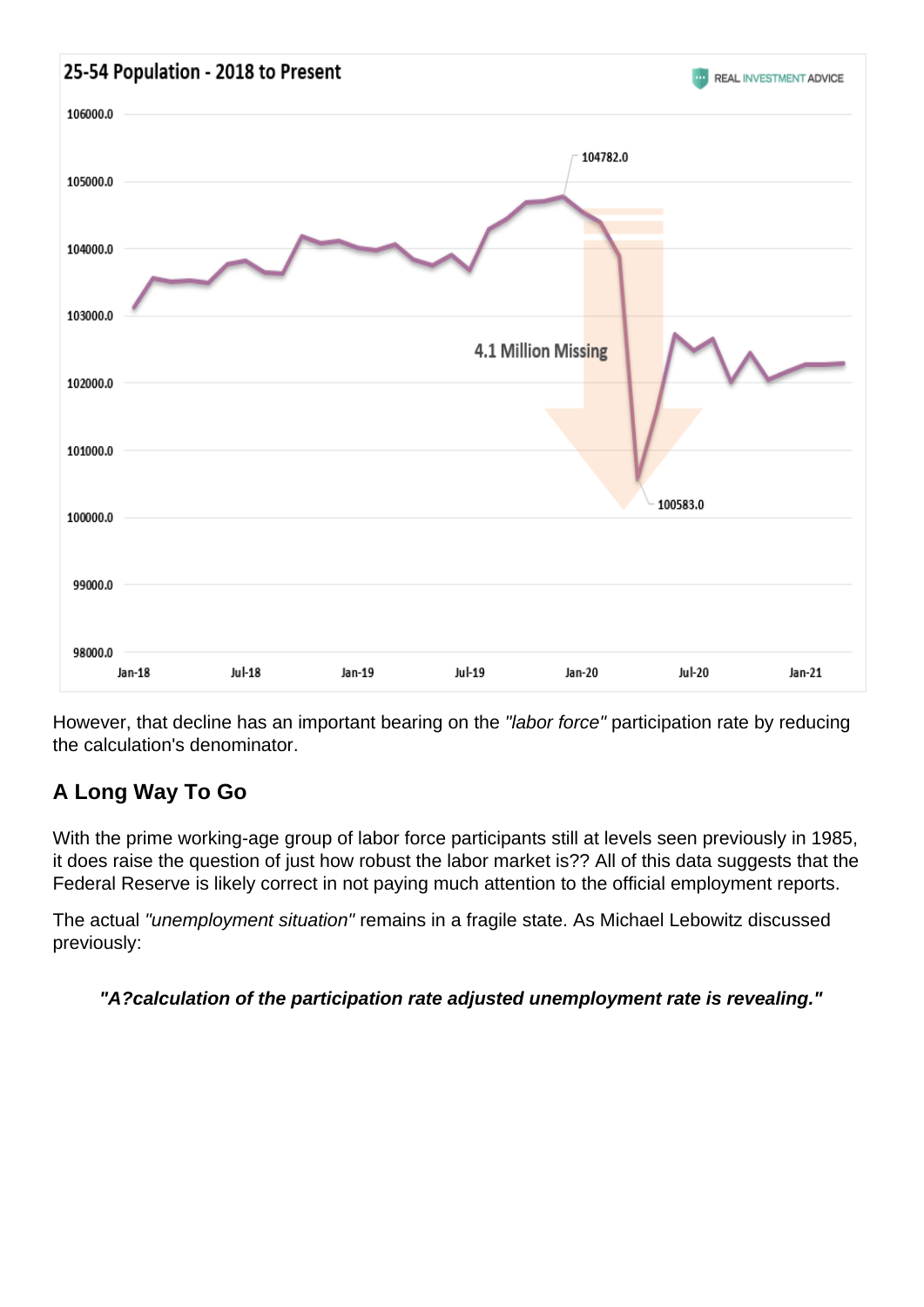'When people stop looking for a job, they are still unemployed, but they are not included in the U-3 unemployment calculation. If we include those who quit looking for work in the data, the employment situation is quite different. The graph compares the U-3 unemployment rate to one that assumes a constant participation rate from 2008 to today. Contrary to the U-3 unemployment rate of 6.0%, this metric implies an adjusted unemployment rate of 13.0%.

Importantly, this number is much more consistent with the data we have laid out above, supports the reasoning behind lower wage growth, and is further confirmed by the Hornstein-Kudlyak-Lange Employment Index."